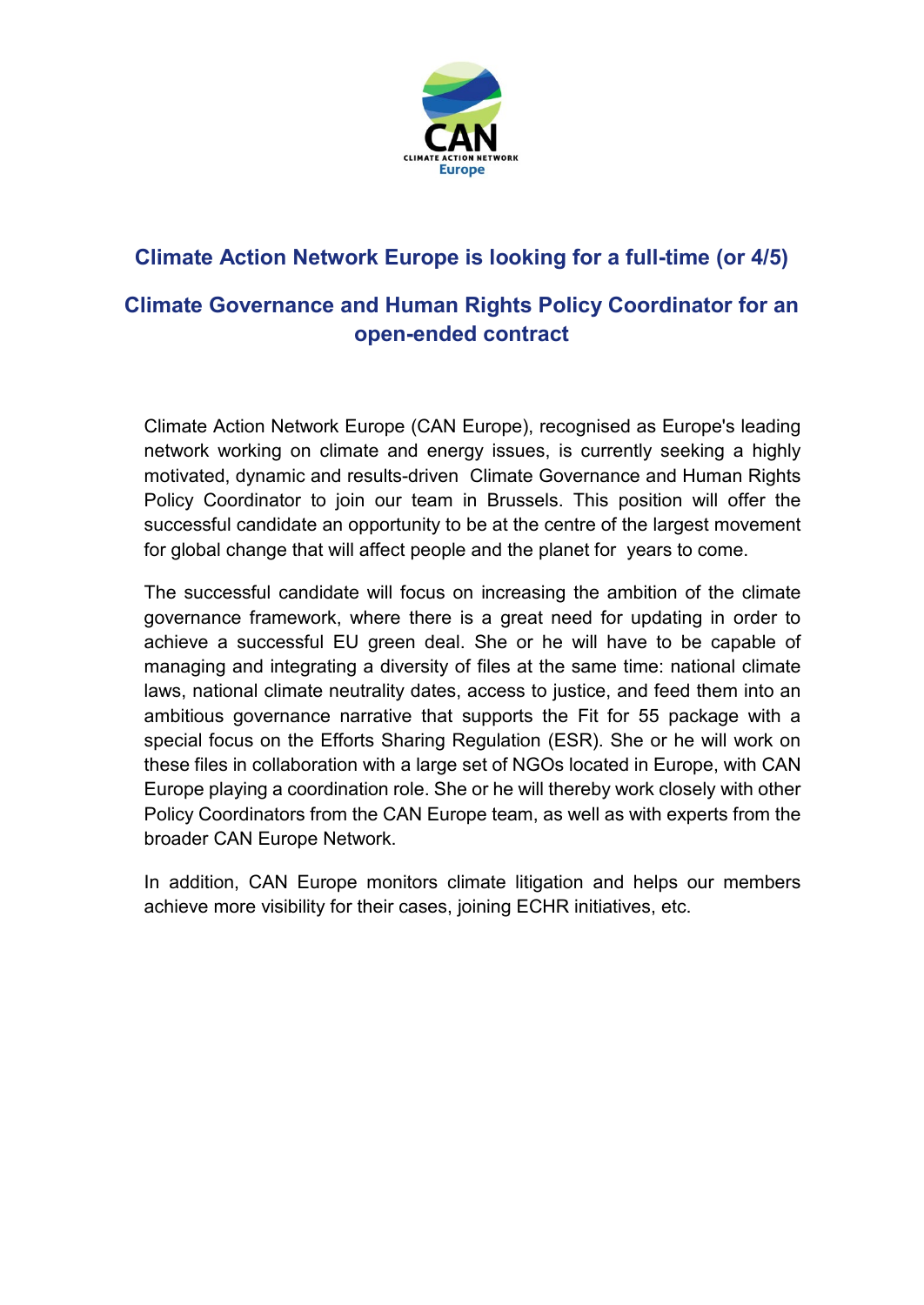

### **Required qualifications**

- Minimum 3 years relevant professional experience;
- Working knowledge of EU institutions and processes as well as expertise on climate policy and more specifically on climate governance
- Familiarity with broader climate policies at the European and national level;
- Experience of working with NGOs, preferably in a network environment;
- Experience in advocacy work;
- Excellent interpersonal and team-working skills, time management, flexibility, and reliability;
- Ability to produce results according to schedule and respecting deadlines;
- Fluent written and spoken English; excellent communication skills;
- Ability to work on multiple issues in parallel.

### **Preferred/desirable qualifications**

- Experience in climate litigation including access to justice policy development;
- Experience in fundraising and reporting would be an asset;
- Experience in writing research papers, reports.

### **Main duties will include**

- Represent our network in advocacy and outreach activities on climate governance and related legislative initiatives;
- Planning advocacy opportunities with the NGOs in our network, develop the strategy as well as the network position on priorities for climate governance;
- Monitor the implementation of existing policies concerning climate ambition, access to justice and governance regulation, both at european and national level;
- Engage with stakeholders who are relevant for this scope of work such as research institutes, think tanks, the private sector actors and local authorities;
- Contribute to fundraising efforts when requested.